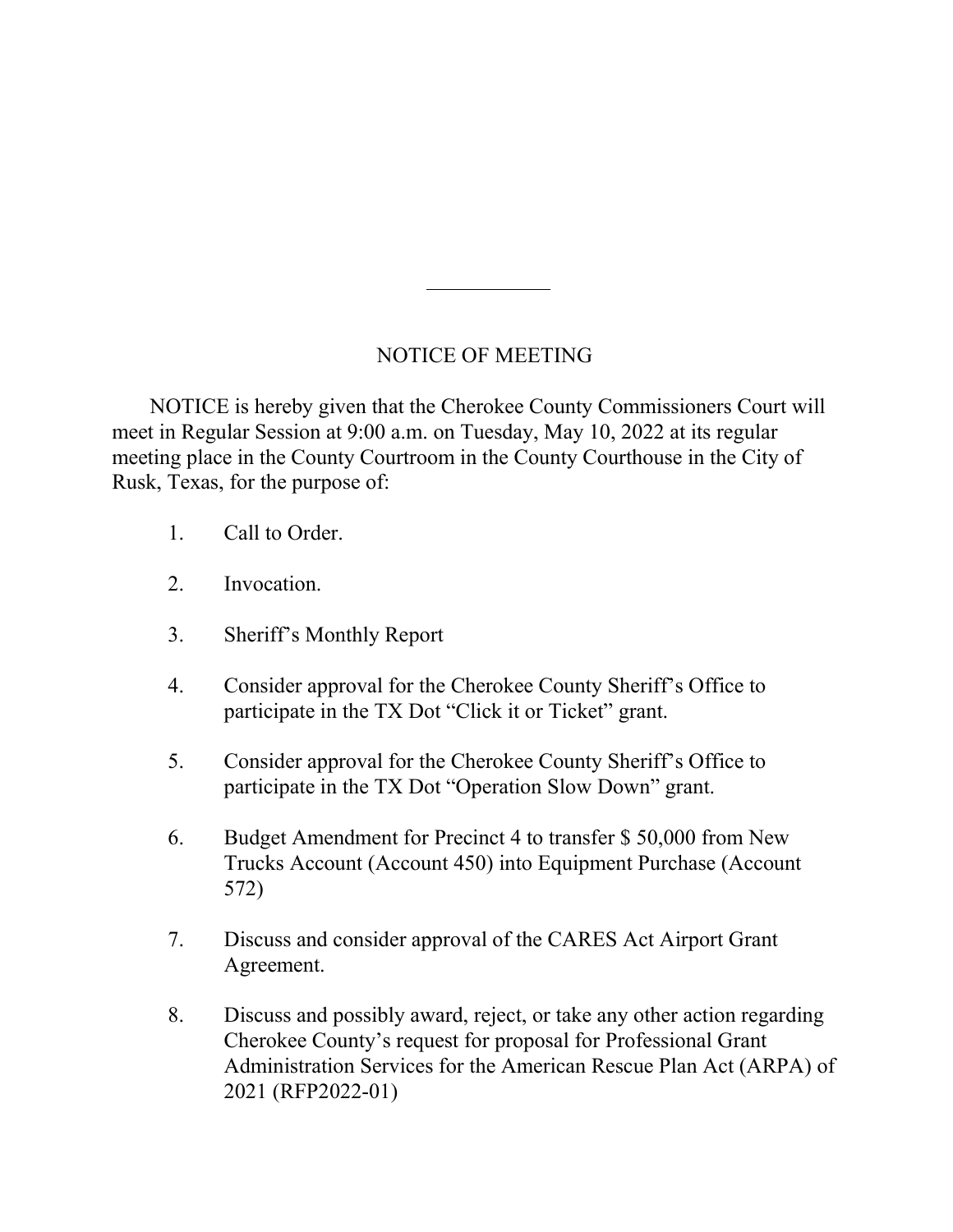- 9. Discuss and consider taking action to accept the allocation to Cherokee County of \$ 14,814.46 distributed by the 2022 Tobacco Settlement program.
- 10. Consider approval of budget amendment for Airport to record reimbursement received from Texas Department of Transportation RAMP Grant.
- 11. Consider approving canvass of election for May  $7<sup>th</sup>$  Constitutional Amendments.
- 12. Consider approval of the following consent agenda:
	- 12.1 Approval of Commissioners' Court Minutes of Meetings.
	- 12.2 Final Plat creating Lots 1-2 Flowers Green Meadows Subdivision, partly in the John Jordan Survey, Abstract No. 27, and partly in the John Vaughn Survey, Abstract No. 53, Cherokee County, Texas. No Roads.
	- 12.3 Final Plat creating Lots 1-6 of Bur Oak Reserve in the John Walker Survey, Abstract No. 54, Cherokee County, Texas. No Roads.
	- 12.4 Final Plat replatting Lot 2 of Stone Chimney Cove Subdivision, Phase Two, in the John Vaughn Survey, Abstract No. 53, Cherokee County, Texas. No Roads.
	- 12.5 License and Weight monthly report.
	- 12.6 Monthly Report for Jack L. White-Constable, Precinct 2.
	- 12.7 Consider laying utility lines in each precinct.
	- 12.8 Accept Investment reports for January, February, March 2022.
	- 12.9 Authorizing the payment of the bills, payroll and transfer of funds.